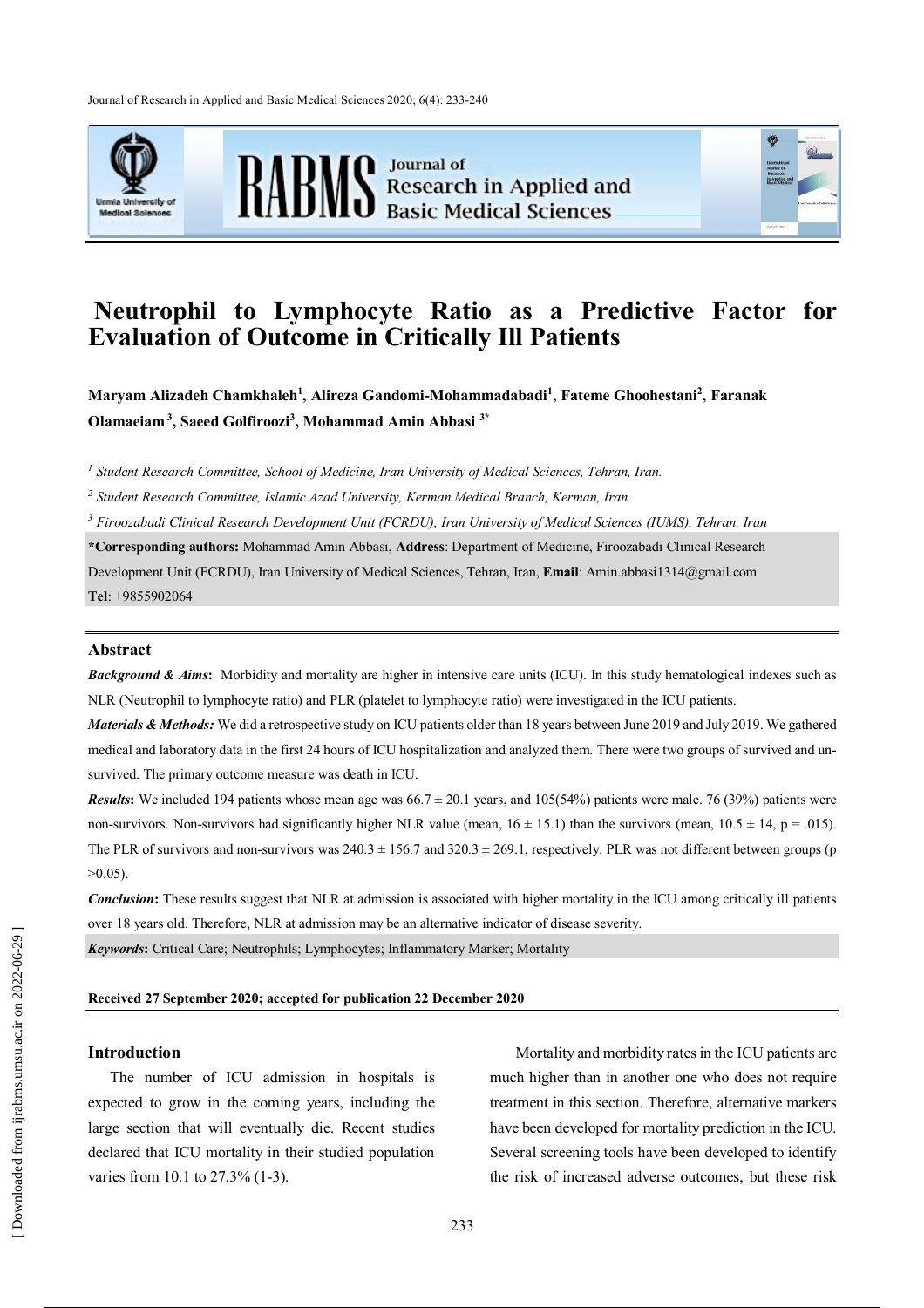assessment tools do not appear to have sufficient prognostic accuracy (3).

Recently, the use of hematologic inflammatory markers is increasing. Several hematologic markers have been suggested that relate to inflammatory conditions and outcomes in the literature (2-5). Neutrophil to lymphocyte ratio (NLR) and platelet-tolymphocyte ratio (PLR) are two new markers produced by routine hematology tests.

Inflammatory status of patient can be assessed by neutrophil to lymphocyte ratio (NLR). This simple indicator is inexpensive, reproducible, fast, and readily available. The prognosis of infection-related diseases, such as sepsis, bacteremia and appendicitis (4) and noninfectious diseases, such as acute myocardial infarction, stroke and several types of cancers (5) have been associated with NLR.

Although the mechanism is not exactly clear, the neutrophil increment could lead to systemic inflammation that affects atherosclerosis and tumor progression. Lymphocytes play the opposite role.

Therefore, NLR is a marker and predictive factor of risk and outcome in systemic inflammation and many other diseases. Also, it predicts better than total WBC count or neutrophil count (6).

According to recent studies, NLR (7) and PLR (8) were considered as a prognostic and inflammatory predictor in critically ill patients.

Further studies should be done to confirm the association between mortality in critically ill patients and NLR and PLR. We hypothesize that NLR and PLR are associated with mortality in critically ill patients. So we performed an observational study using unselected adult critically ill patients to test this hypothesis.

#### **Method and Material**

This retrospective observational study was conducted on consecutive patients who were admitted to ICU, between June 2019 and July 2019. It was carried out in a referral academic hospital after approval of the Ethics committee of Iran University of Medical Science. All patients provided informed consent before participating.

Inclusion criteria were patients older than 18 years who were admitted to the medical ICU with different medical problems. Patients with a trauma-related injury, hematologic disease, or incomplete blood count (CBC) test were excluded. Our diagnosis was confirmed according to laboratory tests and radiographic data.

Patients were observed until they were discharged from ICU or died. In the first 24 hours of hospitalization, hematological biomarkers such as hemoglobin, RBC, WBC and platelet count, RDW, PDW, and troponin were measured. If these tests were done more than one time in a day, the less number was archived. NLR and PLR were calculated for every patient by division of the neutrophil/platelet count by the lymphocyte count. Also, we recorded demographic data (age and sex), comorbid diseases, length of stay (LOS), and mortality in the ICU. Our primary and secondary objectives were mortality and loss in the ICU, respectively.

All comparisons were unpaired, and all tests of significance were 2-tailed. Provided data were analyzed by SPSS 20 (statistical product and service solutions, Chicago, IL, USA). Statistical analysis is presented by mean +SD. We used  $\gamma$ 2 test or Fisher's exact test for analysis of categorical data. Continuous data were analyzed by Student t-test or Mann-Whitney U test. We determined cutoff levels for NLR as predictors of mortality by Receiver operating characteristic (ROC) curve analysis. P-value less than 0.05 was defined as statistically significant.

# **Result**

In this study, a total of 194 patients admitted to the medical ICU at the time of emergency admission were evaluated. Among them, 118 (61%) were survivors and 76 (39%) were non-survivors. The mean age was 63.8  $\pm$ 21.3 years old in the survived group and 71.3 $\pm$ 17.5 years old in the un-survived group.

The patients in the un-survived group were significantly older than patients in the survived group (p=0.018). Among survived and un-survived group, 52% and 55% were men, respectively. Gender was not significantly different between these two groups (p=0.86). Survivors had a significantly shorter length of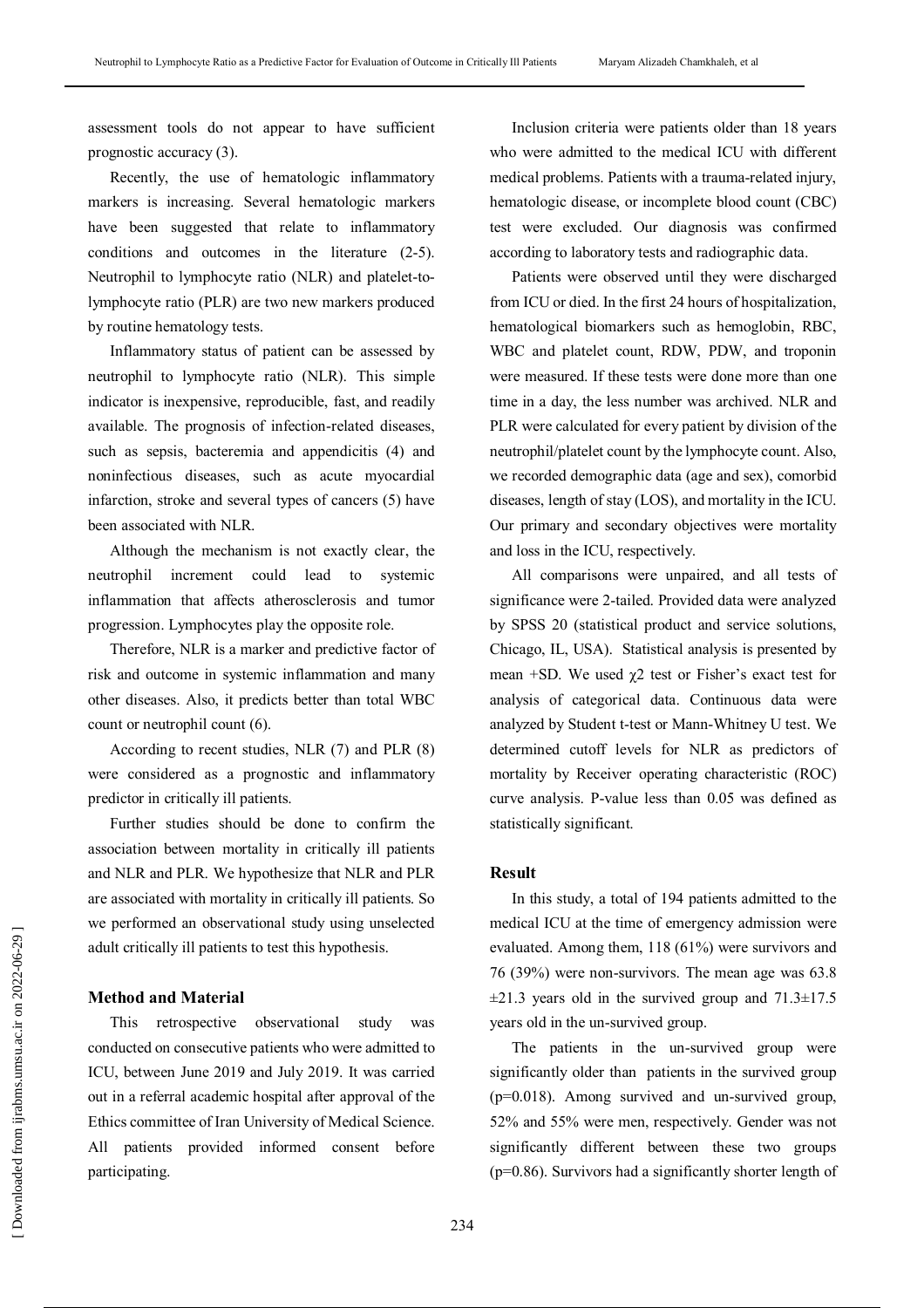stay in ICU than the un-survived group ( $6 \pm 0.5$  versus  $13.6 \pm 1.9$  days,  $p \le 0.001$ ).

The most prevalent underlying diseases were hypertension, anemia, diabetes, cerebrovascular accident, and end-stage renal disease (ESRD) with a rate of 37.8%, 30.9%, 28.4%, 18.4%, and 14.4%, respectively. Also, 36.1% of all patients experienced sepsis. Clinical characteristics between the ICU survivors and non-survivors are presented in Table 1.

Hemoglobin, RDW, PDW, and troponin in the survivor group were not significantly different from those in the un-survived group ( $p > 0.05$  for all).

The mean level of NLR in survived and un-survived subjects were  $10.5\pm 14$  and  $16.06\pm 15.1$ , respectively. The un-survived group had higher NLR compared to the survived group ( $p=0.015$ ). The level of platelet was significantly lower in survived group than un-survived group (244.4  $\pm$  109.2 vs. 207.8  $\pm$  98.9 u/mm3. p=0.03).

However, there was no significant difference between the PLR of the survived group  $(240\pm 156.7)$  and the unsurvived group  $(320\pm 269.1)$ ,  $(p=0.2)$ . WBC count was significantly higher  $(p<0.001)$  and the lymphocyte count was significantly lower in the un-survived group compared to the survived group  $(p=0.04)$ . Serum biomarker characteristics between ICU survivors and non-survivors are indicated in Table 2.

The best cutoff value of NLR was 9.2 with 64% sensitivity and 66% specificity in predicting mortality (AUC: 0.65, p<0.015) (Fig.1).

Patients were divided into two groups based on the NLR cutoff (9.2) and their outcomes were compared (Table3). Mortality rate of NLR above 9.2 was 51% (N  $=$  54) and below 9.2 was 25% (N= 22) (p=0.03). Length of stay in the ICU was significantly higher in patients with NLR above 9.2 compared to NLR below 9.2 (p=0.019) (Table.3).



**Figure 1**. Prognostic value of the NLR for the prediction of ICU patient outcome (AUC: 0.646; 95% CI: 0.531–0.760)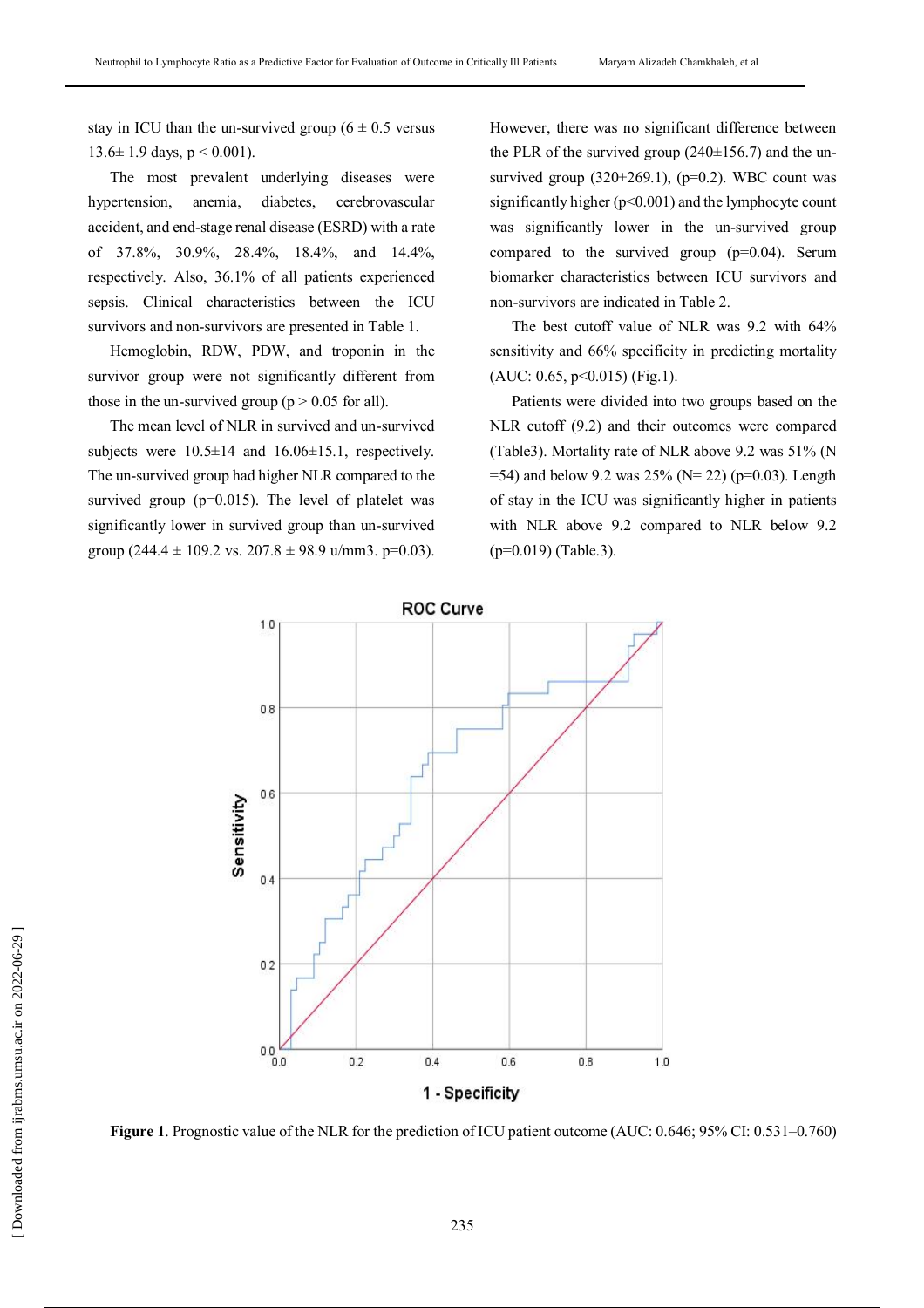| Characteristic              | Total,            | Survivors, $N = 118$ | Un-Survivors, $N=76$ | P-value |
|-----------------------------|-------------------|----------------------|----------------------|---------|
|                             | $N=194$           |                      |                      |         |
| AGE, year                   | $66.7 \pm 20.1$   | $63.6 \pm 21.3$      | $71.3 \pm 17.5$      | 0.018   |
| <b>GENDER</b>               |                   |                      |                      |         |
| Men/Women, n (%)            | 105(54%) /89(46%) | 62(53%) / 56(47%)    | $42(55\%)$ /34(45%)  | >0.0.05 |
| <b>Admission Cause</b>      |                   |                      |                      |         |
| IHD, $n$ $%$                | $11(5.7\%)$       | $6(5.3\%)$           | $5(6.8\%)$           | >0.0.05 |
|                             |                   |                      |                      |         |
| Sepsis, $n$ $(\%)$          | 70 (36.1%)        | 48 (43.8%)           | 22 (31.6%)           | >0.0.05 |
|                             |                   |                      |                      |         |
| GIB, $n$ $%$                | 21 (10.8%)        | $13(10.5\%)$         | $8(6.8\%)$           | >0.0.05 |
|                             |                   |                      |                      |         |
| Pneumonia, n (%)            | $21(10.8\%)$      | $8(6.7\%)$           | $13(13.3\%)$         | >0.0.05 |
|                             |                   |                      |                      |         |
| Comorbidity                 |                   |                      |                      |         |
| Anemia, n (%)               | 60 (30.9%)        | 32 (28.9%)           | 28 (37%)             | >0.0.05 |
| $CKD/ESRD$ , $n\frac{6}{6}$ | 28 (14.4%)        | $13(12.3\%)$         | $15(19.2\%)$         | >0.0.05 |
| HTN, $n$ $%$                | 73 (37.8%)        | 39 (34.2%)           | 34 (45.5%)           | >0.0.05 |
|                             |                   |                      |                      |         |
| $CVA$ , $n$ $%$             | $35(18.4\%)$      | 22(20%)              | $13(18.8\%)$         | >0.0.05 |
| DM                          | 55 (28.4%)        | 32 (27.8%)           | 23 (28.8%)           | >0.0.05 |
| ICU stay, days              | $8.8 \pm 10.9$    | $6 \pm 0.5$          | $13.6 \pm 1.9$       | < 0.001 |

*<sup>a</sup>*C*ontinuous variables were analyzed by Student's t-test or Mann-Whitney U test, and categorical data by Chi-square test <sup>b</sup>IHD: ischemic heart disease; GIB: gastro intestinal bleeding; CKD: chronic kidney disease; ESRD: end stage renal* 

*disease; and HTN: hypertension*

*<sup>c</sup>Variables are expressed as mean (standard deviation) and categorical data are expressed as number (percentage)*

| Characteristic          | <b>Survivors</b><br>Non-Survivors |                   | P-value |  |
|-------------------------|-----------------------------------|-------------------|---------|--|
|                         | $(n=118)$                         | $(n=76)$          |         |  |
| WBC count, u/mm3        | $10.1 \pm 4.8$                    | $12 \pm 6$        | 0.019   |  |
| $Hb$ , $g/dl$           | $12.1 \pm 3.1$                    | $11.9 \pm 3.3$    | >0.05   |  |
| <b>RDW</b>              | $15.6 \pm 3$                      | $16.3 \pm 3$      | >0.05   |  |
| Plt, $u/mm3$            | $244.4 \pm 109.2$                 | $207.8 \pm 98.9$  | 0.036   |  |
| Neutrophil count, w/mm3 | $10.5 \pm 5.1$                    | $16.06 \pm 6$     | >0.05   |  |
| Lymphocyte count, u/mm3 | $1.4 \pm 0.9$                     | $1.2 \pm 1$       | 0.04    |  |
| <b>PDW</b>              | $11.1 \pm 2$                      | $11.3 \pm 1.6$    | >0.05   |  |
| <b>PLR</b>              | $240.3 \pm 156.7$                 | $320.3 \pm 269.1$ | >0.05   |  |
| <b>NLR</b>              | $10.5 \pm 14$                     | $16 \pm 15.1$     | 0.015   |  |
| Troponin, ng/ml         | $107.6 \pm 322.3$                 | $171 \pm 580.4$   | >0.05   |  |

**Table 2.** Serum biomarkers characteristics between ICU survivors and non-survivors

*<sup>a</sup>Continuous variables were analyzed by Student's t-test or Mann-Whitney U test*

*<sup>b</sup>ICU: intensive care unit; WBC: white blood cell; Hb: hemoglobin; RDW: red cell distribution width; Plt: platelet, PDW: platelet cell distribution width; PLR: platelet to*

*Lymphocyte ratio; NLR: neutrophil to lymphocyte ratio.*

*<sup>c</sup>Variables are expressed as mean (standard deviation)*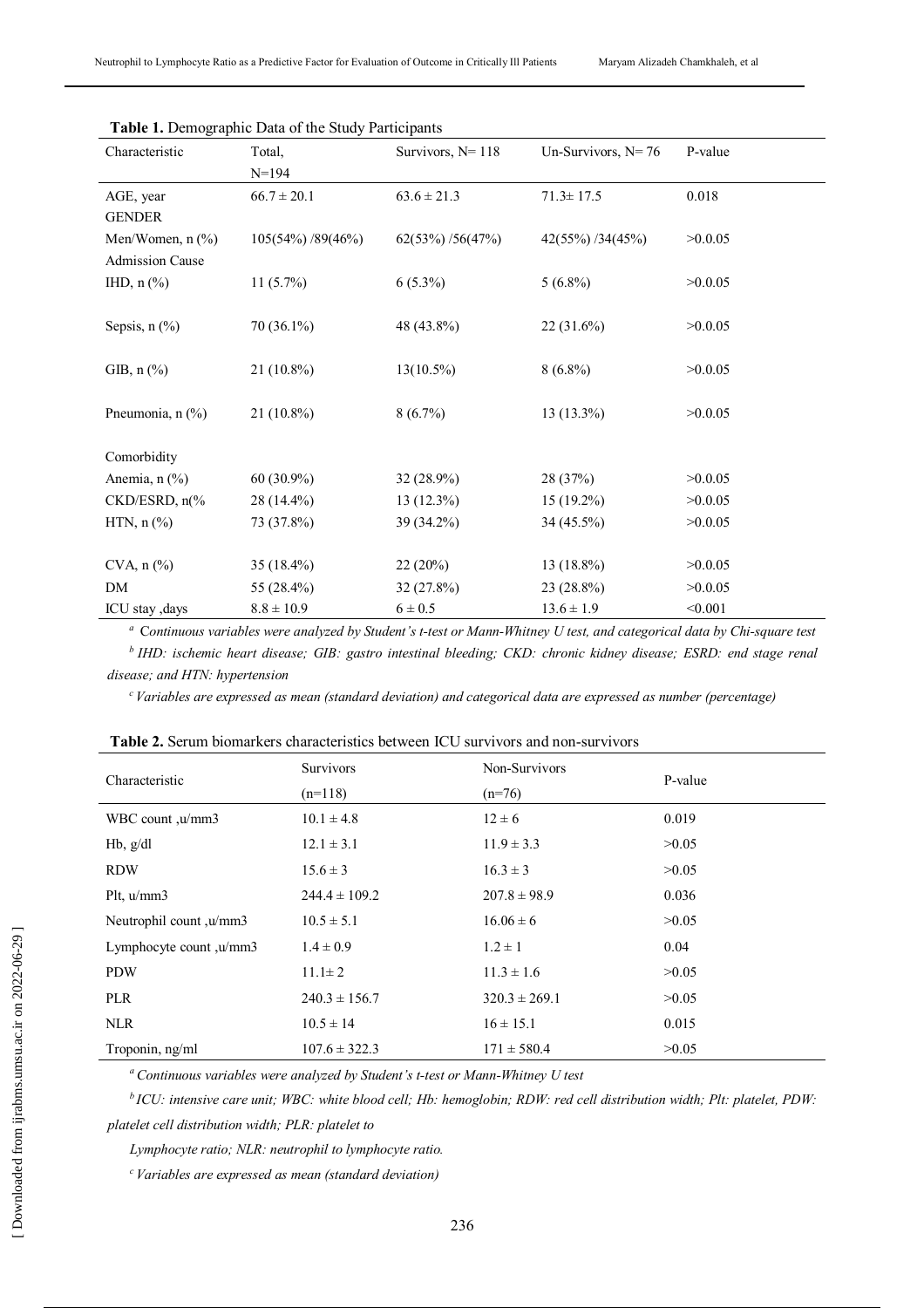| Outcome                                                         | NLR > 9.2<br>$(n = 106)$ | NLR $<9.2$<br>$(n = 88)$ | P-value |
|-----------------------------------------------------------------|--------------------------|--------------------------|---------|
| Days of stay in intensive care<br>$(\text{mean} \pm \text{SD})$ | $12.2 \pm 12.8$          | $7.4 \pm 12.5$           | 0.019   |
| Discharged, $n$ $(\%)$                                          | 52(49%)                  | 66(75%)                  | 0.004   |
| Expired, $n$ (%)                                                | 54(51%)                  | 22(25%)                  | 0.004   |

**Table 3.** Comparison of outcomes in patients grouped according to NLR values

*SD standard deviation, NLR neutrophil to lymphocyte ratio*

#### **Discussion**

In the present study, the performance of several easily valuable hematologic parameters as predictors of short-term outcome in critically ill patients was evaluated. We showed that the high level of both NLR and WBC and low level in platelet count at admission time to ICU were associated with high mortality in critically ill patients. However, there were no significant differences between the survived and un-survival group in the terms of the number of neutrophils, MPV, PLR, hemoglobin, RDW, PDW, and troponin.

The severity of the patient and prognosis could be assessed using new technologies designed for healthcare. The need to choose a highly efficient approach to predict the patients' clinical prognosis and outcome in a short period in the ICU is still a challenge. Several inflammatory markers such as NLR, PLR, Prognostic Nutritional Index, and the Modified Glasgow Prognostic Score have been proposed to assess the prognosis of inflammatory conditions and malignancies (9, 10).

These markers could also be used in the early detection, risk classification, and decision making of high-risk critically ill patients. Among them, NLR, PLR, and Lymphocyte to CRP ratio are simple to calculate, and do not have an additional cost. (11)

NLR is obtained from the absolute number of neutrophils and lymphocytes. It shows the underlying inflammatory process. The release of arachidonic acid metabolites and platelet-activating factors leads to neutrophilia and thrombocytosis, and lymphopenia (12).

The association of NLR with outcomes could be due to the physiological link between neutrophilia and lymphopenia with systemic inflammation and stress. Zahorec et al. (13) reported that NLR reflects the patient's response to the inflammatory condition. Thus, neutrophils increase in response to stress, which, if high, causes lymphocyte apoptosis (14, 15). Also, Heffernan et al. reported lymphopenia and neutrophilia in trauma patients and patients with systemic inflammatory response syndrome (16).

Lymphocytes are important for regulating the proper inflammatory response. Apoptosis, cellular exhaustion, and down-regulation cause their persistence of a harmful inflammatory state (17). Overall, increased NLR may identify patients who are physiologically intolerant of inflammatory conditions and are more prone to death. (18).

NLR as a poor prognostic factor in various cancers, including breast, renal, hepatocellular carcinomas, colorectal, bladder, prostate, ovarian and testicular cancers is reported in several studies (17-24). Evidence supports the utility of the NLR in predicting the prognosis of inflammatory conditions, despite being a non-specific marker (11, 21, 25). It is found that the normal NLR values in an adult, non-geriatric, population in good health are between 0.78 and 3.53 (26). Normal PLR reference values for healthy individuals have not yet been described.

In our study, there was a significantly direct correlation between NLR level and mortality rate and length of ICU stay. When using the best cutoff value of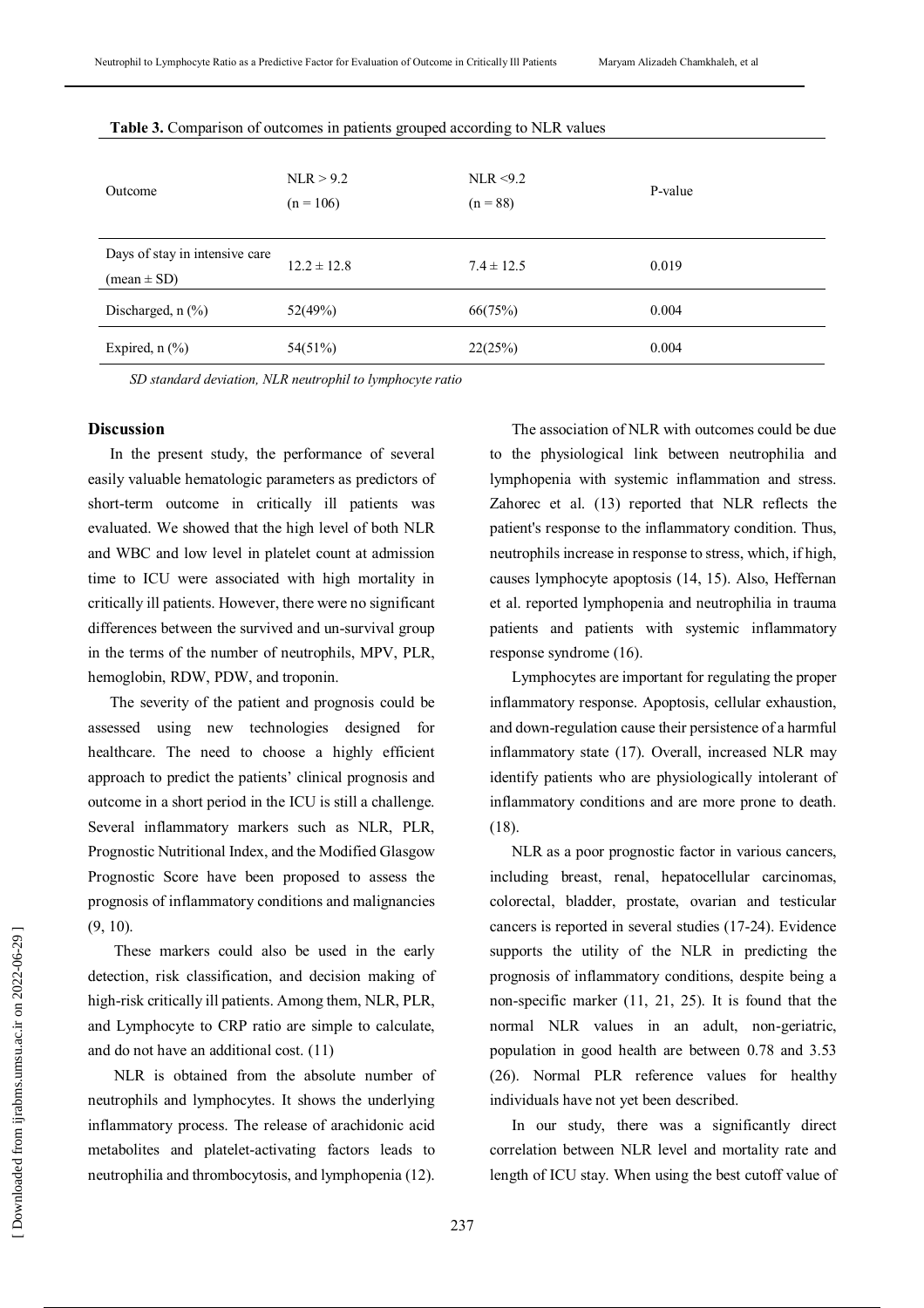NLR, PPV and NPV were 64% and 66%, respectively. Patients with NLR value greater than 9.2 had higher mortality and length of ICU stay, based on our ROC curve analysis. This study is similar to studies conducted by Salciccioli et al. (7) and Yoldas et al. (8) that introduced NLR as a prognostic factor in critically ill patients. According to our study, PLR was not a useful predictor of mortality or morbidity in critically ill patients in contrast to the findings of the study conducted by Yoldas et al. (8). They concluded that the PLR was a simple and rapid marker of inflammatory stress in critically ill patients.

In this study, we had some limitations. Our study is a single-center retrospective study, should be repeated with larger prospective studies. Consistent with other retrospective studies, this study is limited by an inability to control for all measured and unmeasured confounders. All-cause mortality was our primary outcome in the ICU, so we could not analyze the cause of specific mortalities.

The role of underlying diseases was not described and they were not investigated as an independent factor for mortality in this study. Therefore, the role of hematologic indices was described in all critical patients. We also suggest further studies to investigate other parameters, such as hemodynamics, acid-base status (e.g., lactate), or common scoring systems (e.g., Sequential Organ Failure Assessment or Acute Physiology and Chronic Health Evaluation).

# **Conclusion**

The NLR predicted mortality in critically ill patients. This marker is inexpensive and easy to evaluate. Physicians should be aware of elevations in the NLR and platelet in patients in ICUs.

## **Abbreviations and Symbols:**

ICU: Intensive care units NLR: Neutrophil to lymphocyte ratio PLR: Platelet to lymphocyte ratio CBC: Complete blood count LOS: length of stay

# **Acknowledgments:**

We would like to thank the Clinical Research Development Center (FCRDU) at Firoozabadi Hospital for its technical and editorial assistance. This research was supported by grant NO. 97-02-193-33698 from Student Research Committee, School of Medicine, Iran University of Medical Sciences.

**Ethics approval and consent to participate:** Ethics committee of Iran University of Medical Sciences approved the study protocol under the registration number: IR.IUMS.REC 1397.880, and all patients provided informed consent before participating.

**Consent for publication:** Not applicable

**Competing interests:** The authors declare that they have no competing interests.

# **References**

- 1. Vincent JL, Rello J, Marshall J, Silva E, Anzueto A, Martin CD, et al. International study of the prevalence and outcomes of infection in intensive care units. JAMA 2009;302(21):2323-9.
- 2. Mayr VD, Dunser MW, Greil V, Jochberger S, Luckner G, Ulmer H, et al. Causes of death and determinants of outcome in critically ill patients. Crit Care 2006;10(6):R154.
- 3. Angus DC, Linde-Zwirble WT, Lidicker J, Clermont G, Carcillo J, Pinsky MR. Epidemiology of severe sepsis in the United States: analysis of incidence, outcome, and associated costs of care. Crit Care Med 2001;29(7):1303- 10.
- 4. Hwang SY, Shin TG, Jo IJ, Jeon K, Suh GY, Lee TR, et al. Neutrophil-to-lymphocyte ratio as a prognostic marker in critically-ill septic patients. Am J Emerg Med 2017;35(2):234-9.
- 5. Song H, Kim HJ, Park KN, Kim SH, Oh SH, Youn CS. Neutrophil to lymphocyte ratio is associated with inhospital mortality in older adults admitted to the emergency department. Am J Emerg Med.2020 ;S0735- 6757(20)30044-9.
- 6. Bhat T, Teli S, Rijal J, Bhat H, Raza M, Khoueiry G, et al. Neutrophil to lymphocyte ratio and cardiovascular diseases: a review. Expert Rev Cardiovasc Ther 2013;11(1):55-9.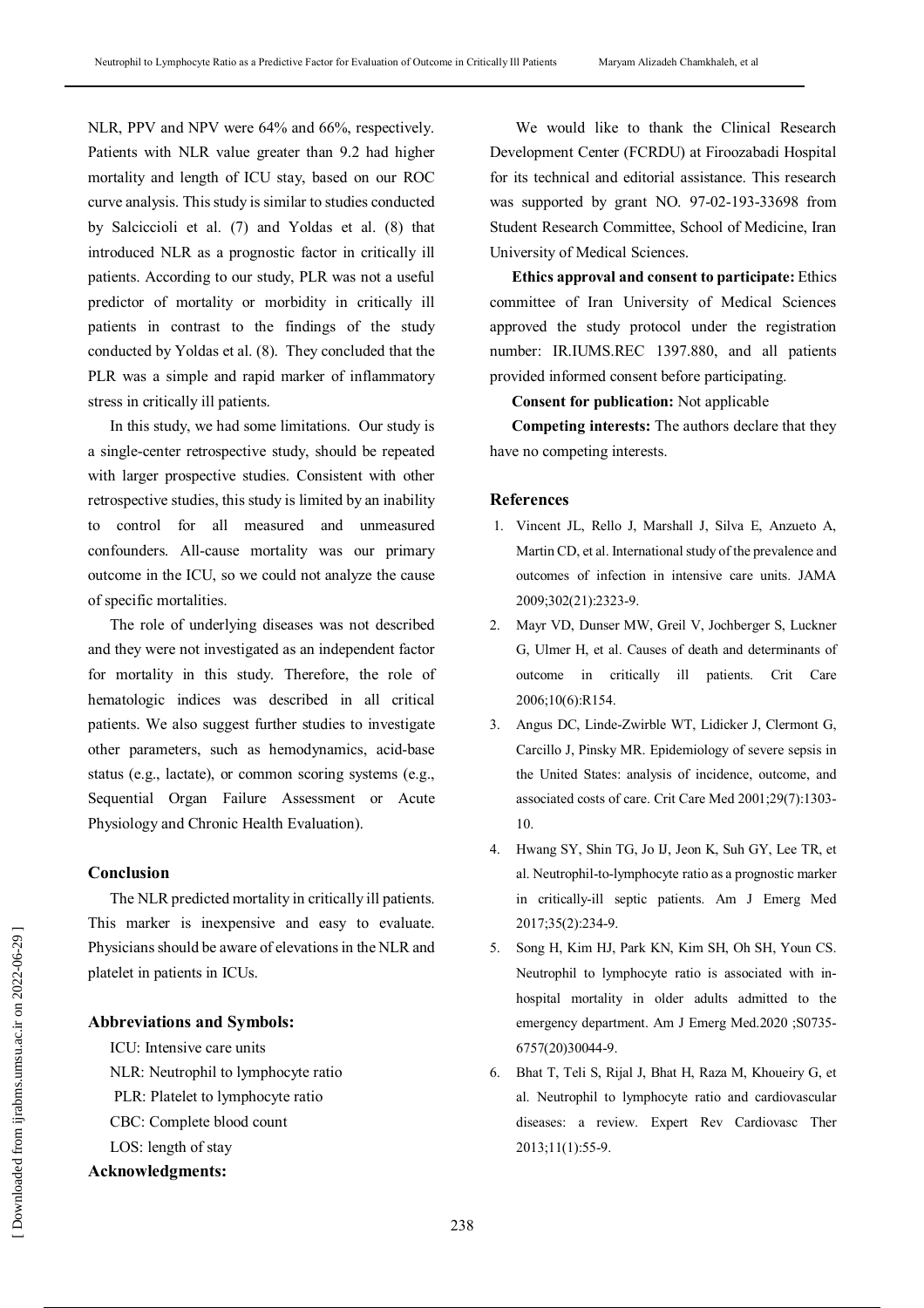- 7. Salciccioli JD, Marshall DC, Pimentel MA, Santos MD, Pollard T, Celi LA, et al. The association between the neutrophil-to-lymphocyte ratio and mortality in critical illness: an observational cohort study. Crit Care 2015;19:13.
- 8. Yoldas H, Karagoz I, Ogun MN, Velioglu Y, Yildiz I, Bilgi M, et al. Novel Mortality Markers for Critically Ill Patients. J Intensive Care Med 2020;35(4):383-5.
- 9. Kwon H-C, Kim SH, Oh SY, Lee S, Lee JH, Choi H-J, et al. Clinical significance of preoperative neutrophillymphocyte versus platelet-lymphocyte ratio in patients with operable colorectal cancer. Biomarkers 2012;17(3):216-22.
- 10. Proctor MJ, Morrison DS, Talwar D, Balmer SM, Fletcher CD, O'Reilly DS, et al. A comparison of inflammation-based prognostic scores in patients with cancer. A Glasgow Inflammation Outcome Study. Eur J Cancer 2011;47(17):2633-41.
- 11. Liu X, Shen Y, Wang H, Ge Q, Fei A, Pan S. Prognostic Significance of Neutrophil-to-Lymphocyte Ratio in Patients with Sepsis: A Prospective Observational Study. Mediators Inflamm 2016;2016:8191254.
- 12. Tamhane UU, Aneja S, Montgomery D, Rogers EK, Eagle KA, Gurm HS. Association between admission neutrophil to lymphocyte ratio and outcomes in patients with acute coronary syndrome. Am J Cardiol 2008;102(6):653-7.
- 13. Zahorec R. Ratio of neutrophil to lymphocyte counts— Rapid and simple parameter of systemic inflammation and stress in critically ill. Bratisl Lek Listy 2001;102:5- 14.
- 14. O'Mahony JB, Palder SB, Wood JJ, McIrvine A, Rodrick ML, Demling RH, et al. Depression of cellular immunity after multiple trauma in the absence of sepsis. J Trauma 1984;24(10):869-75.
- 15. Le Tulzo Y, Pangault C, Gacouin A, Guilloux V, Tribut O, Amiot L, et al. Early circulating lymphocyte apoptosis in human septic shock is associated with poor outcome. Shock 2002;18(6):487-94.
- 16. Heffernan DS, Monaghan SF, Thakkar RK, Machan JT, Cioffi WG, Ayala A. Failure to normalize lymphopenia following trauma is associated with increased mortality,

independent of the leukocytosis pattern. Crit Care 2012;16(1):R12.

- 17. Menges T, Engel J, Welters I, Wagner RM, Little S, Ruwoldt R, et al. Changes in blood lymphocyte populations after multiple trauma: association with posttraumatic complications. Crit Care Med 1999;27(4):733-40.
- 18. Azab B, Jaglall N, Atallah JP, Lamet A, Raja-Surya V, Farah B, et al. Neutrophil-Lymphocyte Ratio as a Predictor of Adverse outcomes of Acute Pancreatitis. Pancreatology 2011;11(4):445-52.
- 19. Shibutani M, Maeda K, Nagahara H, Noda E, Ohtani H, Nishiguchi Y, et al. A High Preoperative Neutrophil-tolymphocyte Ratio Is Associated with Poor Survival in Patients with Colorectal Cancer. Anticancer Res 2013;33:3291-4.
- 20. Azab B, Bhatt VR, Phookan J, Murukutla S, Kohn N, Terjanian T, et al. Usefulness of the neutrophil-tolymphocyte ratio in predicting short- and long-term mortality in breast cancer patients. Ann Surg Oncol 2012;19(1):217-24.
- 21. Mano Y, Shirabe K, Yamashita Y, Harimoto N, Tsujita E, Takeishi K, et al. Preoperative neutrophil-to-lymphocyte ratio is a predictor of survival after hepatectomy for hepatocellular carcinoma: a retrospective analysis. Ann Surg 2013;258(2):301-5.
- 22. Shafique K, Proctor MJ, McMillan DC, Qureshi K, Leung H, Morrison DS. Systemic inflammation and survival of patients with prostate cancer: evidence from the Glasgow Inflammation Outcome Study. Prostate Cancer Prostatic Dis 2012;15(2):195-201.
- 23. Zhao W, Wu Z, Li Y, Jia H, Chen M, Gu X, et al. Pretreatment neutrophil-to-lymphocyte ratio and its dynamic changes are associated with the overall survival in advanced cancer patients undergoing palliative care. Sci Rep 2016;6:31394.
- 24. Otunctemur A, Dursun M, Besiroglu H, Ozer K, Horsanali O, Ozbek E. Clinical Significance of Preoperative Neutrophil - to - Lymphocyte Ratio in Renal Cell Carcinoma. Int Braz J Urol 2016;42(4):678-84.
- 25. Yapici O, Berk H, Oztoprak N, Seyman D, Tahmaz A, Merdin A. Can Ratio of Neutrophil-to-Lymphocyte Count and Erythrocyte Sedimentation Rate in Diabetic